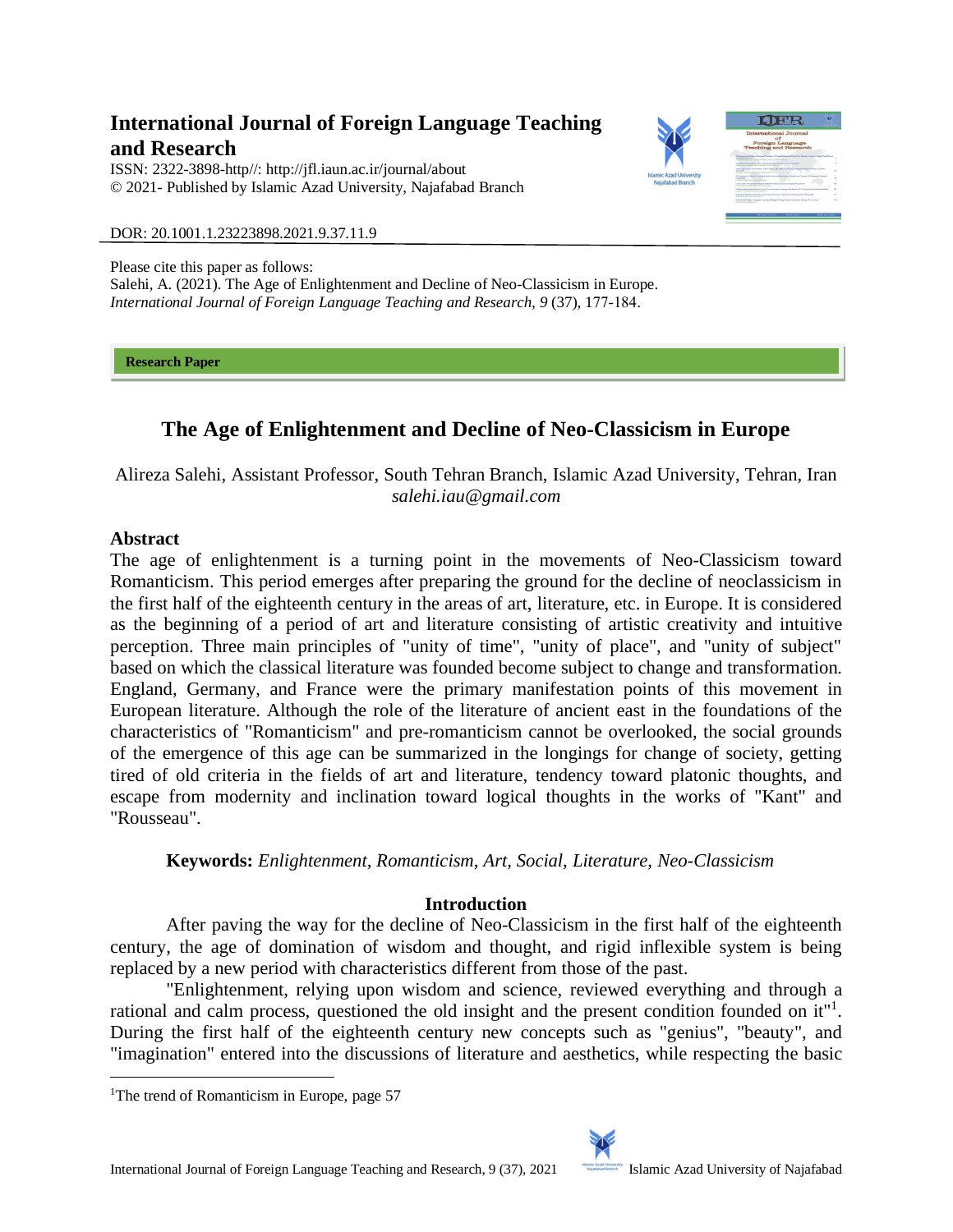principles of Neo-Classicism.<sup>2</sup> The power of Neo-Classicism diminished and the theory of imitation which was the foundation of Neo-Classicism was collapsed under the influence of emotional tendency of art and increasing emphasis upon self-expressiveness and narration of selfresulting from the creative imagination of the artist<sup>3</sup>.

However, it should be noted that the decline of this system was in no way abrupt; rather, it was gradually destabilized, and continued its life, even it was revitalized after romanticism, and its impacts remain until present. Lilian R. Furst in her book, "Romanticism", comments on the consequences of enlightenment:

"With its questioning, the Enlightenment achieved emancipation from the authoritarianism of the neoclassical creed. The advances were perhaps still only modest, but the trend is clear enough; away from the neat, finite, regular schemes of the old system towards a growing appreciation of the irregular beauties of the irrational imagination."<sup>4</sup> In general, unlike the literary works of  $17<sup>th</sup>$ century, the literature of the age of enlightenment was mainly concentrated on the content rather than format and method.<sup>5</sup>

## **The History of Romanticism**

## **A. Pre- Romanticism**

After Neo-Classicism which was the period of the power of wisdom and movement of thought, the windows of enlightenment were opened for the people bored with the rigid and inflexible principles of Classicism and Neo-Classicism, and three countries of England, Germany, France, and following them other European countries gradually kept distance from this wisdom-oriented movement and separated from it in their specific manner.

This movement commenced in England and Germany before France<sup>6</sup>; "So that in around the first half of the  $18<sup>th</sup>$  century, the works of "William Shakespeare" became gradually famous worldwide, then people got acquainted with "Fielding" and "Richardson", after that, other works such as "Gray's" *elegy written in a country churchyard* and *the Thoughts* of "Hervey" emerged in England. These, besides promising the beginning of a new period in English literature, since they were translated into most live languages of the world, inspired poets and authors of France and other European countries.<sup>7</sup>

The years 1740 to 1790 were the years of decline of Neo-Classicism and still were considered as the beginning of the school of Romanticism.

This violent and agitated period has been called "Pre-Romanticism". Some writers believe that this term is unnecessary, but Renee Wolk has considered it as necessary.<sup>8</sup>

People tired of industry and urbanization which was excessively spreading at that time found a kind of feeling of escape from the "science-oriented" and "wisdom-oriented"<sup>9</sup> society in themselves; and the rural life and the primitive, untamed nature as well as natural elements, as found in the world without human interference, were valued and became increasingly important.



<sup>2</sup> Ibid, page 54

<sup>&</sup>lt;sup>3</sup> Ibid, page 62

<sup>4</sup> Romanticism, page 42

<sup>&</sup>lt;sup>5</sup> The history of the world literature, volume I,

<sup>6</sup> Romanticism, its principle and its influence upon Iran contemporary poetry, page 216

<sup>7</sup>Romanticism, its principle and its influence in Iran contemporary poetry, page 216-217

<sup>8</sup> Romanticism trend in Europe, page 72

<sup>&</sup>lt;sup>9</sup> Ibid, page 73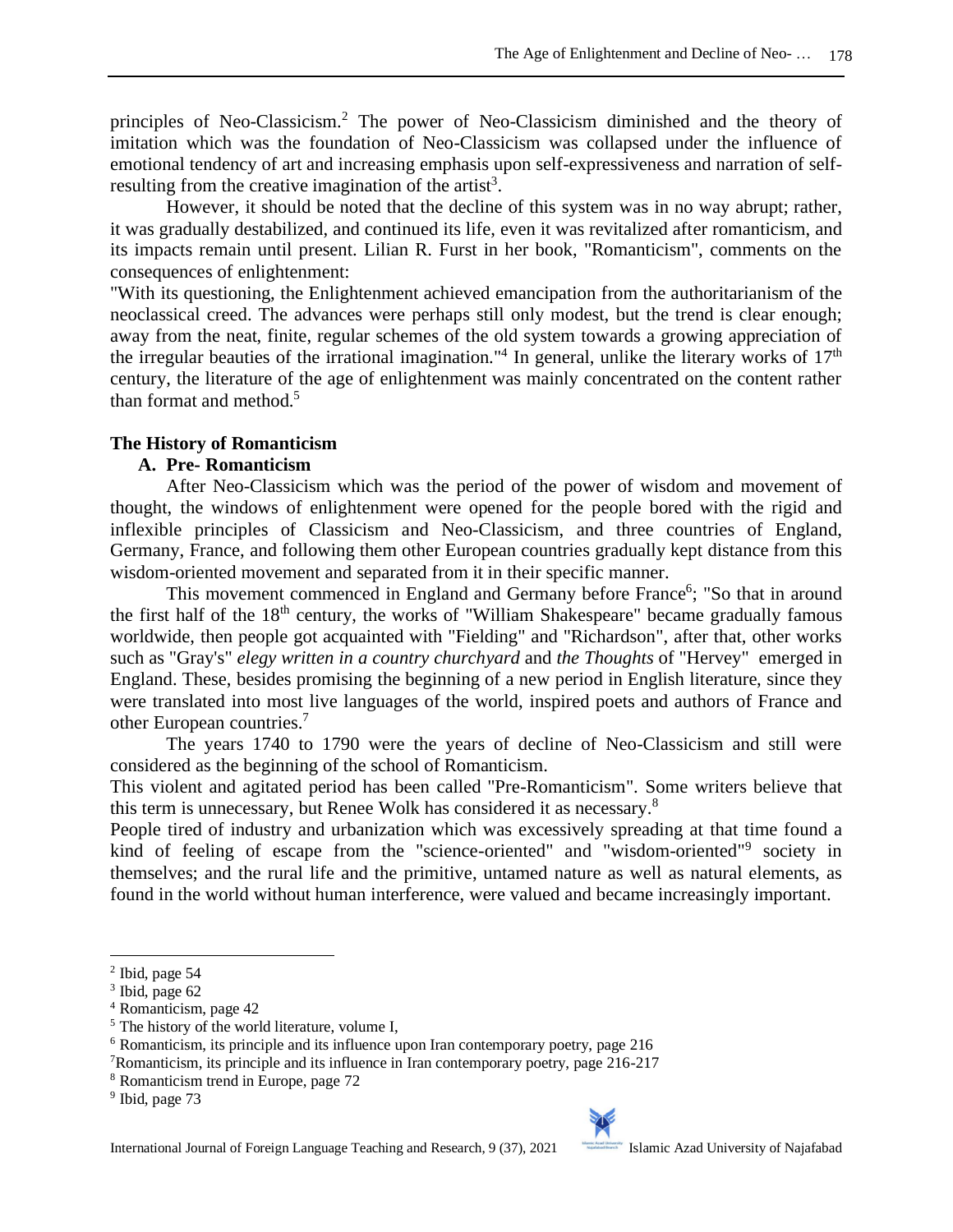In this way the age of reason was the name appropriate for the age of domination of Neo-Classicism, and the age of emotion was the most suitable name for the period of "Pre-Romanticism".<sup>10</sup>

The emergence of Pre-Romanticism was earlier in England than Germany and it began by novel. The growth of urbanization, empowering of the middle class, and expansion of literacy particularly among women were among the main factors contributing to change in this period.

"Bertrand Russell" believes that people were tired of security at the time of Rousseau and inclined toward excitement.<sup>11</sup>

It should be stated that the range of critics of philosophers expanded since 1750 and with growing number of sentimentalists the tradition of literary criticism through the tools of wisdom declined and sentimental criticism (Critique de sentiment) became prevalent.<sup>12</sup>

In general, emotional desires entered into literature in this period but authors offered these new feelings in archetypal pattern to the readers.<sup>13</sup> "Gothic" or the novel of fright and horror (which starts with the novel of the castle of Otranto by "Walpole")<sup>14</sup>, Pietism (the grief of the inner life), and Methodism (relying upon the pure religious feelings) which together with social issues such as pessimism, thirty-year wars, deadly diseases resulted in the emergence of graveyard school of poetry, were the new-comers of European culture and society; they are harbingers of the entrance of a new school and style instead of the declining school of Neo-Classicism.

The sadness and depression of poems like Night Thoughts (Edward Young, 1742), The Grave (Robert Blair, 1743), The elegy (Gray, 1750), Meditations among the Tombs (James Harvey, 1748), and other works of Pre-Romanticism should be regarded as the primary forms of what is distinguished in the next period by the French term "Maldu Siecle Weltschmerz" and is changed into one of the essential indicators of Romanticism. <sup>15</sup>

Belief in the cleanliness of nature and country life and hatred from urban life which is considered as the symbol of corruption are some other features of this period. Even, William Cowper (1731 – 1800) argues:

"God made the country and man-made the town. "<sup>16</sup>

Referring to primitivism, folklore, informal songs, legends and poems left from the far past of European countries<sup>17</sup>, were the source of new inspiration nourishing the bright mind of writers and poets of this period and relying upon individual talent and its originality is one of the other obvious characteristics of this period of literary history of Europe. According to Hugo, "the poet should rely on talents."<sup>18</sup> In England poets such as Parnell, Blair, and Yung showed tendency towards solitude and depression and their most important topics were about night, solitude, death and grave.  $19$ 

 $10$  Ibid, page 76

 $11$  Romanticism, its principle and influence on iran contemporary poetry, page 218

<sup>&</sup>lt;sup>12</sup> Literary schools, volume I, page170

 $13$  Ibid, page 175

<sup>&</sup>lt;sup>14</sup> Romanticism trend in Europe, page 83

<sup>15</sup> Romanticism trend in Europe, pages 84-85

<sup>16</sup> Ibid, page 86

 $17$  Ibid, page 93

<sup>18</sup> .Ghanimi, mohammad. Translated by ayatollahzade, morteza. *Comparative literature. Amirkabir publication,first edition,* 1372, page 75

<sup>&</sup>lt;sup>19</sup> The history of the world literature, volume II, page 1020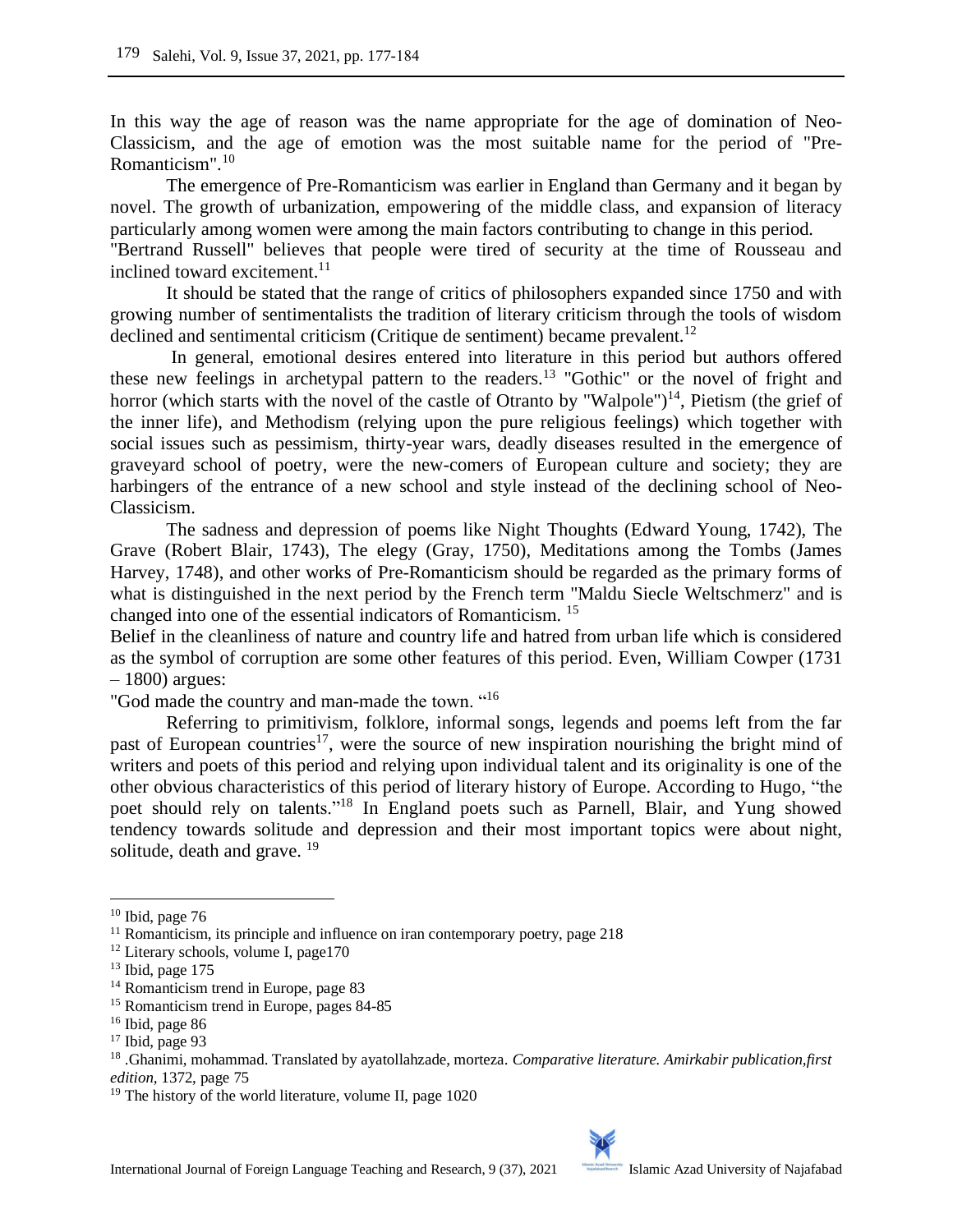What should be considered in this paper is the role of ancient culture of India, Iran, and Arab in strengthening the foundations of Romanticism. As Seillere ( French critic), one of the opponents of Romanticism, tried to show orient (east) as the source of romanticism ( what he calls illness) and believes that Plato's heritage and Christianity ( which is oriental as well) will be integrated and strengthened through neo-platonic school and will create the new age of Romanticism. Friedrich Schlegel, one of the great men of Romanticism also believes that the most elevated type of Romanticism should be found in the orient; in fact the orient which exists in the books of Zand, Avesta and Opanishadha.<sup>20</sup>

In any case, the specific appeal of orient in writers and poets' attitude can't be concealed. For instance, Hugo, Lamartine, and Musset showed interest towards Persian literature and even Hugo is inspired with Persian literature in a part of his book "les orientales".<sup>21</sup>

Journey to orient, translation of oriental books (e.g. one thousand and one night) and also travelogues of the writers such as Bernie, Chardon, and Tavernier about Iran and India and publishing the books: Iranian tales, Turkish tales, Arabic legends of Vaseq 1786, etc are all proofs to this fact. $^{22}$ 

If we have a glance into the past oriental literature, we will understand that according to witnesses about Romanticism in oriental literature, perhaps the theory of obtaining the basis and elements of Romanticism from orient is not too farfetched.

Chinese poetry in middle ages, to some extent dwells on romantic love and is mostly about friendship, wine and the pleasure of solitude.<sup>23</sup> One of the poetic examples of ancient literature of china which seems to be fanciful is the long poem of Chu Yuan "encountering trouble" (about 350 BC) in which fanciful events such as journey by dragon's coach and visiting the galaxies happen. $^{24}$ 

Indian literature, especially in Vedaee period that continued from 1500 till 200 B.C. generally includes religious and lyrical poetry.<sup>25</sup>

This issue is also true about ancient literature of ancient Egyptians. "Ancient Egyptians wrote considerable number of love poems in different times. The theme of most of those poems was the love affair of brothers and sisters whose marriage was common at that time".

The major characteristics of these poems are their excitement, fineness and delicacy. For instance: "O beloved, it's only your breath" and "I throw myself on the bed".<sup>26</sup>

Now, whether we consider orient the source of Romanticism from Seillere's point of view or seek its base inside Western and European literature, traces of romanticism can be found in oriental literature whose intensity and weakness would be different in various periods and nations.



<sup>&</sup>lt;sup>20</sup> Bigdeloo, reza. *Archeology in contemporary history of Iran*. Markaz publication, Tehran, first edition, 1380, page 123

<sup>21</sup> Honarmandi, Hasan. *Blank verse foundation in Franceand its conection with Persian poetry. Zavar* publication Tehran, first edition, 1350, page 28

<sup>22</sup> Romanticism trend in Europe, pages 96-97

<sup>23</sup> The history of world literature, volume I, page 216

 $24$  The history of world literature, volume I, page 22

<sup>&</sup>lt;sup>25</sup> Ibid, page 11

 $26$  Ibid, page 6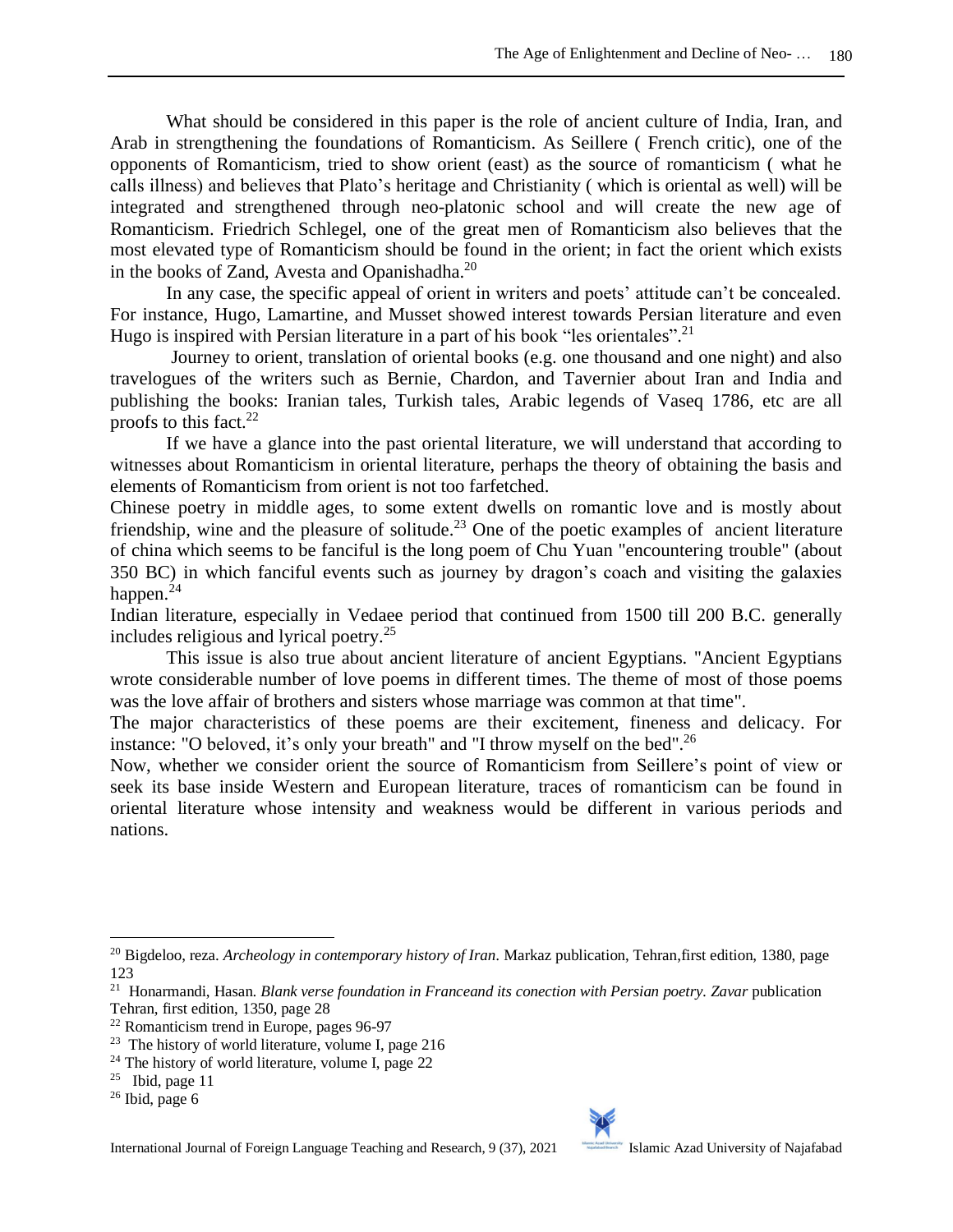### **B. Toward Romanticism**

"Romanticism is the weeping star; it is the sighing wind, the sudden beam, the greatest ecstasy, and illness". <sup>27</sup> (Alfred de Musset)

After the progress of the middle class and decline of feudalism traditions as well as classicism by the masses, the society needed writers and artists who could write by their own will and unrestrainedly.

Following the decline of the old system, industrial revolution, growth of urban life and middle class of society and expansion of education, the man becomes involved in a kind of meaning crisis<sup>28</sup> who could relieve his restless soul via sending it beyond the fancy, through a school which commenced since the middle of the eighteenth century and its anti-philosophical tendency made the rationalism unsteady<sup>29</sup>, and it was evident that ancient classical procedures didn't work toward such method-abolishing current called Romanticism.

By the display of "Hernani", Victor Hugo's everlasting work, a new age appeared that noticeably penetrated in England, Germany, and other European countries in a short while, and great poets and writers such as Goethe, Schiller in Germany, Alexandre Dumas the father, Alfred de Musset, Saint Beaver in France, Gray and Richardson in England appeared. The aim of this movement contrary to classicism was destruction of literary rules, and propagation of individuality and imagination, tendency to the untamed nature seeking childhood and especially vivification of pure emotion of human being.<sup>30</sup>

In this period national legends and verses, especially legends and myths of northern Europeans, the Scandinavians and the English, were collected and became the models of artists in creating works of art.<sup>31</sup>

In fact, Romanticism before being an artistic or literary movement, is a state of European sensitivity which occurs first in England by (William Blake, Wordsworth, Coleridge), in Germany by (Goethe, Schiller, Holderlin) at the end of the eighteenth century and then in France by (Victor Hugo, Chateaubriand, Lamartine) in Italy by (Manzoni, Leopardi) in Spain by (Zorrilla) and in Scandinavia by (Oehlenschlager, Tegner, and Stagneliuse) in the nineteenth century. <sup>32</sup>

In this period the source of creativity is sought inside the poet and the writer, whereas in neo-classical period, talent was counted as the source of creativity and individuality of the artist was emphasized. Fredrich Schlegel wrote about this subject in his periodical *Athenäum*: "this is individuality and individualism that has originality..."33.

### **C. Social Grounds**

Some researchers have figured Romanticism basically as a bourgeoisie movement, whereas it is clear that some of the romantic social tendencies differ from new bourgeoisie system.<sup>34</sup> Some call this period, the period of passing from degenerate feudalism towards neo-capitalism.<sup>35</sup>

<sup>&</sup>lt;sup>27</sup> Literary schools, volume I, page 161

<sup>28</sup> Romanticism trend in Europe, page 160

<sup>29</sup> *Glossary of the art of poetry, Ketabe mahnaz publication second edition 1376 page 113, Mir* Sadeghi, M.

<sup>&</sup>lt;sup>30</sup> Romanticism, its principles and influences in Iran contemporary poetry, page 215

 $31$  Glossary of the art of poetry, page 76

<sup>32</sup> Literary schools' volume I, page 161

<sup>&</sup>lt;sup>33</sup> Romanticism trend in Europe page 277

<sup>34</sup> Ibid page 161

<sup>&</sup>lt;sup>35</sup> Ibid page 164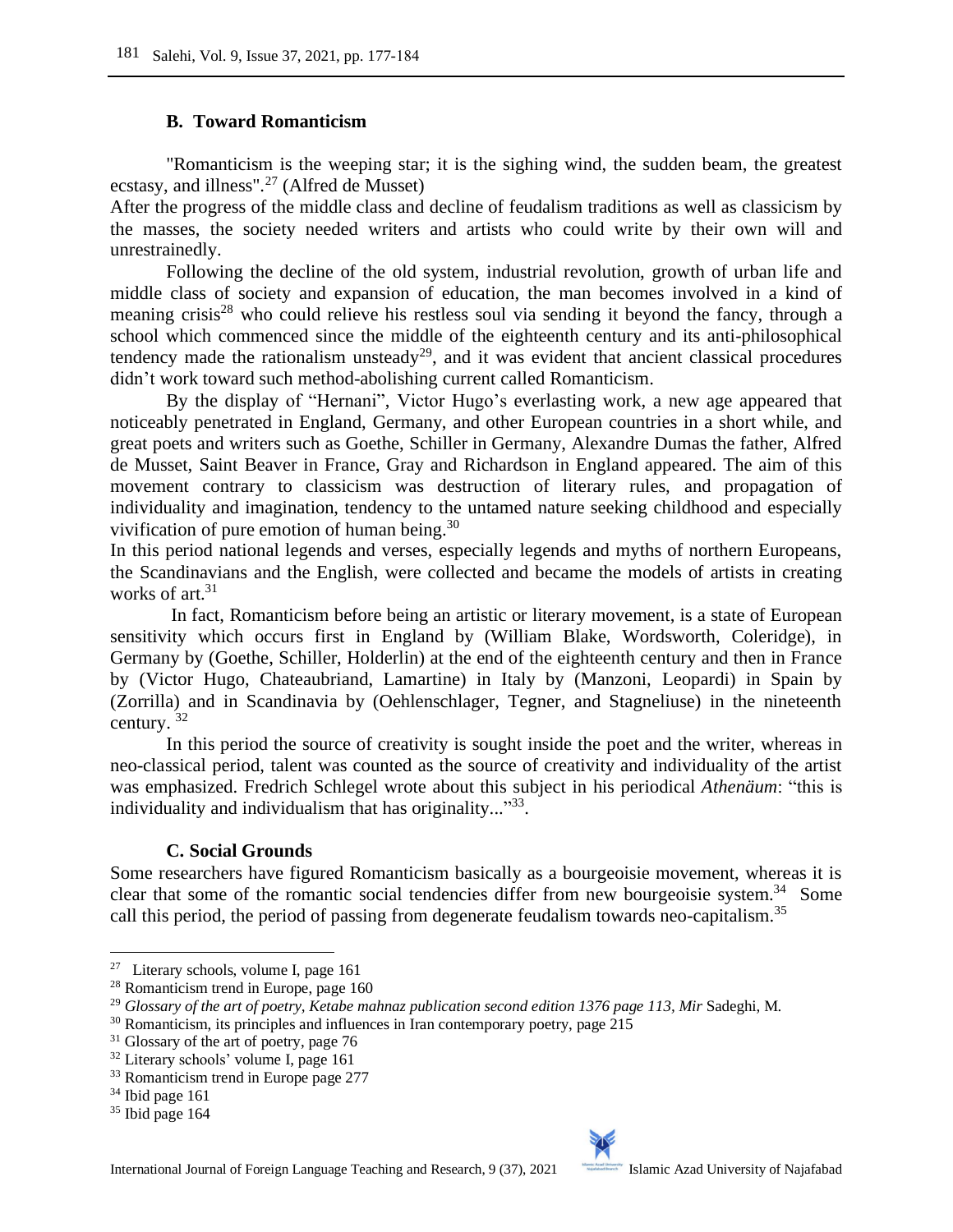Lilian Furst argues that in the eighteenth century a group of continuous tendencies and changes happened that had deep multilateral effects: decline of neo-classicism (Rousseau, Young, Mac Pherson, Bernardin de saint Piere were the pioneers of this school) led to uncertainty of enlightenment, and this condition gradually prepared a proper field for penetration and development of new attitudes which became epidemic in the second half of the century.<sup>36</sup>

In fact, this new literary revolution created after decline of old system had its roots in enlightenment and pre-romanticism that had paved the way for this movement.

It should be mentioned that precious ideas of Jean-Jacques Rousseau (1712-1778) is a great step toward the aims of this movement that influenced other European artists by his own literary, political, philosophical and religious ideas.<sup>37</sup>

Jafari in his book "the trend of Romanticism in Europe" argues that social phenomena of Romanticism is a kind of world view which has come to existence with fall of feudalism and old cultural, social, and political system as well as birth of new society and growth of capitalism. It tries to collate the contrasts and heterogeneity of the new society through vague and contradictory ways and reliance upon pre-capitalist values.<sup>38</sup>

Undoubtedly in this period aristocracy began to decline and society chaos in France led to great revolution (1789). In such situation, Romanticism was a liberal and progressive movement which was a sign of revolutionary thought and political outburst against classicism. Perhaps, the reason is that nowadays some critics recognize liberal and democratic thought as the consequence of Romanticism in literature and art as well as failure of French revolution and disappointment of artists of the society resulted in producing works on solitude, depression, and disgust at society, and describing the nature and the heroes of these works started denying the civilization most of whom are unsociable.<sup>39</sup>

Modernization of society and turning to deception in order to exploit others and vanishing human sentiments and individual destruction by industry led to depression and appealing to plain and pure life of the country and tendency to the untamed nature. Besides, individuality and human's personality received honor and respect in the works and the poets and artists chose selfdetermination and evading the rules as the foundation of their works. Deconstruction might be the most important dimension of Romanticism. (That's what Hugo called freedom from irrelevant qualification.) $40$ 

As implied previously, each literary revolution happens after a social revolution and social deconstruction is the main point of Romanticism. In this part, it is not the passive romanticism; rather, the second attitude of romanticism which is an active movement that is considered.

From among various classifications done by Seier and Lowey about Romanticism such as conservative, fascistic, liberal, melancholic, revivalist, revolutionary and utopian, the most important ones are revivalist, revolutionary, utopian<sup>41</sup>; the latter seeking idealistic future and playing an effective role in political and social changes. Major writers of this period are Blake,



<sup>36</sup> Romanticism, page 29

<sup>&</sup>lt;sup>37</sup> The glossary of the art of poetry, page 113

<sup>&</sup>lt;sup>38</sup> The romanticism trend in Europe, page 165

 $39$  The glossary of the art of poetry, 115

<sup>40</sup> Vazin poor Nader, *Bar samand sokhan,* foroghi publication, first edition ,1366, page 388

<sup>41</sup> Romanticism trend in Europe, pages 168-169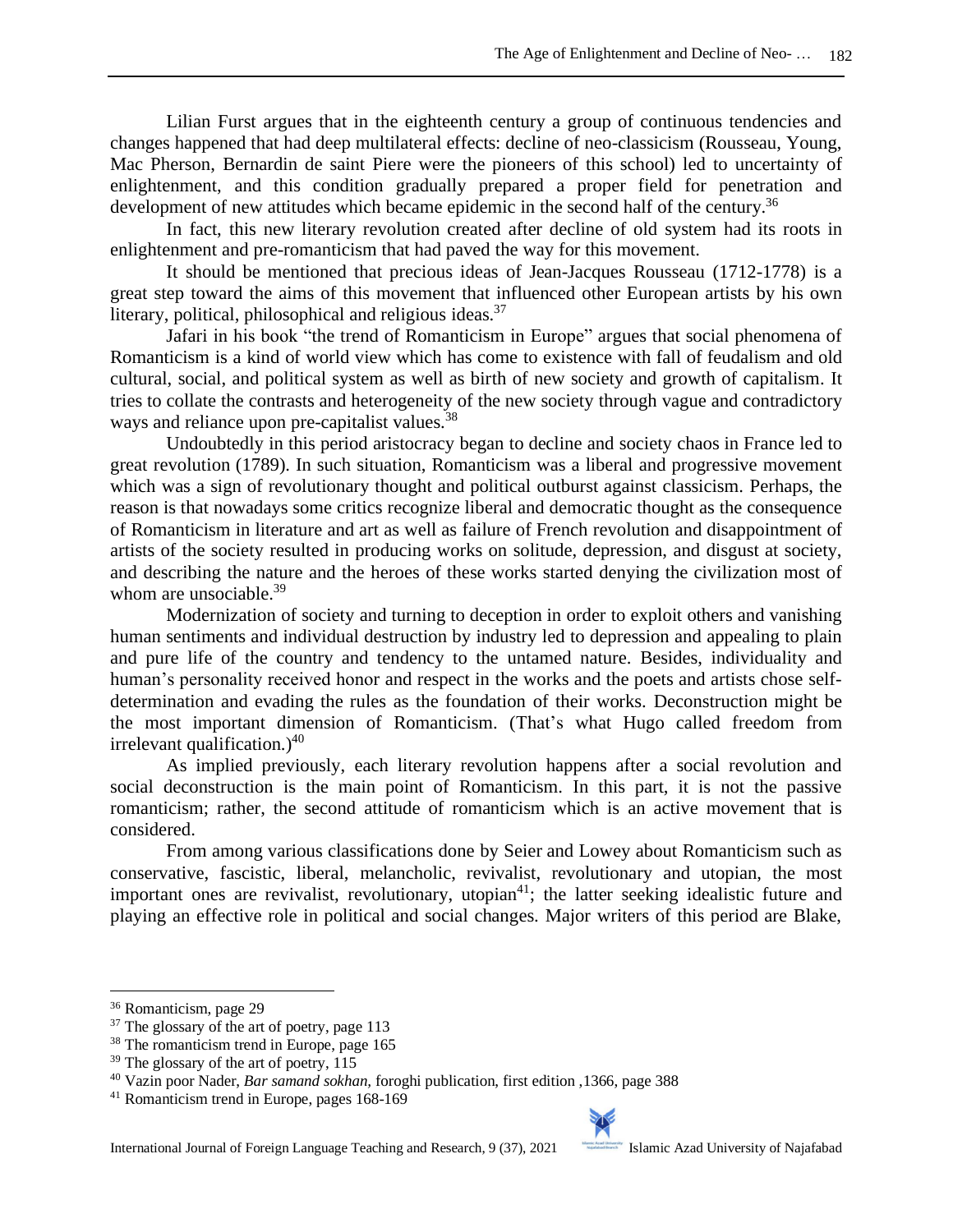Shelley, and Byron in England, Heine, and Holderlin in Germany, Musset, Hugo, and George Sand in France.<sup>42</sup>

Return to primitive society or to the nature is one of Rousseau's suggestions to escape from a civilization which causes injustice. Many were searching for such kind of society in the remote places of the world, abroad and past history.<sup>43</sup>

However, the deviating society of the eighteenth century prepared the ground for important changes in the old structure of those days for the people who were interested in excitement and freedom, and after a short while it spread all over the world; even after the fall it survived and its influence has been remained on Europe and the world literature.

From philosophical and intellectual point of view, it should be mentioned that contrary to classicism which is based on Aristotelian ideas and originates from rational, realistic and objective thought in which object and real is valuable, romanticism is based on platonic and neoplatonic thoughts. Despite Aristotelian philosophy, this philosophy admires ideal and subjective matters; there's no place for objective and real matters in romanticism and Plato's theory of ideas which recognizes the world creatures as a shadow of the truth, is an evidence of the theory. Shelley believes that each use of imagination that causes individual's contact with hidden platonic idea experienced beyond the common phenomena is poetry. <sup>44</sup>

Romantic thought is very close to neo-Platonists' thoughts and philosophy whose origin is platonic philosophy; therefore, this philosophy has influenced romanticism.<sup>45</sup> Antony Burgess says: "when wisdom is accepted as the superior talent, human being does not need the extrinsic rules to say the truth or falseness. Therefore, the rules and religions become unnecessary and anarchism – the essence of romanticism – emerges." $46$  David Hume stated that the wisdom depends on emotions and feelings and it should be. $47$ 

Considering the words of great thinkers reveals Romanticism's complete rejection of neoclassicism. In his famous sentence "I think, therefore I am" Descartes like Pope who considered wisdom a suitable replacement for all talents and abilities, supposed entity to depend on wisdom and thought.<sup>48</sup> The wisdom called common sense and being the equivalent of social etiquette was the result of human compatibility with imitations and social structure.<sup>49</sup> Europe and its literary method were concerned with this idea, thought and wisdom until Rousseau's announcement of philosophical results about capabilities of imagination and feelings and valuing the sensitivity.<sup>50</sup> Kant is one of the prominent thinkers and philosophers whose ideas were the foundation of Romanticism as well as some other schools. In this regard, Zarrinkoob wrote: "in fact, most of the philosophical schools which became the intellectual source after Kant in Europe had a minor or major role in his thought. Romantic period which began following the decline of Kant's idea about European art and thought definitely owed to Kant and sentiments which was exciting for



<sup>42</sup> Romanticism trend in Europe, page 173

<sup>43</sup> Romanticism page 55

<sup>&</sup>lt;sup>44</sup> Daiches, david Literary criticism method, translated by Mohammadtaghi Sedighiiani, Gholamhossein Yosefi,Elmi publications first edition ,1366, page 185

<sup>45</sup> Romanticism trend in Europe, page 131

<sup>46</sup> The trend of Romanticism in Europe, page 114

<sup>47</sup> Romanticism trend in Europe, page 115

<sup>48</sup> Literary schools' volume I, page 167

<sup>49</sup> Comparative literature, page 491

<sup>50</sup> Literary schools, volume I, page 167